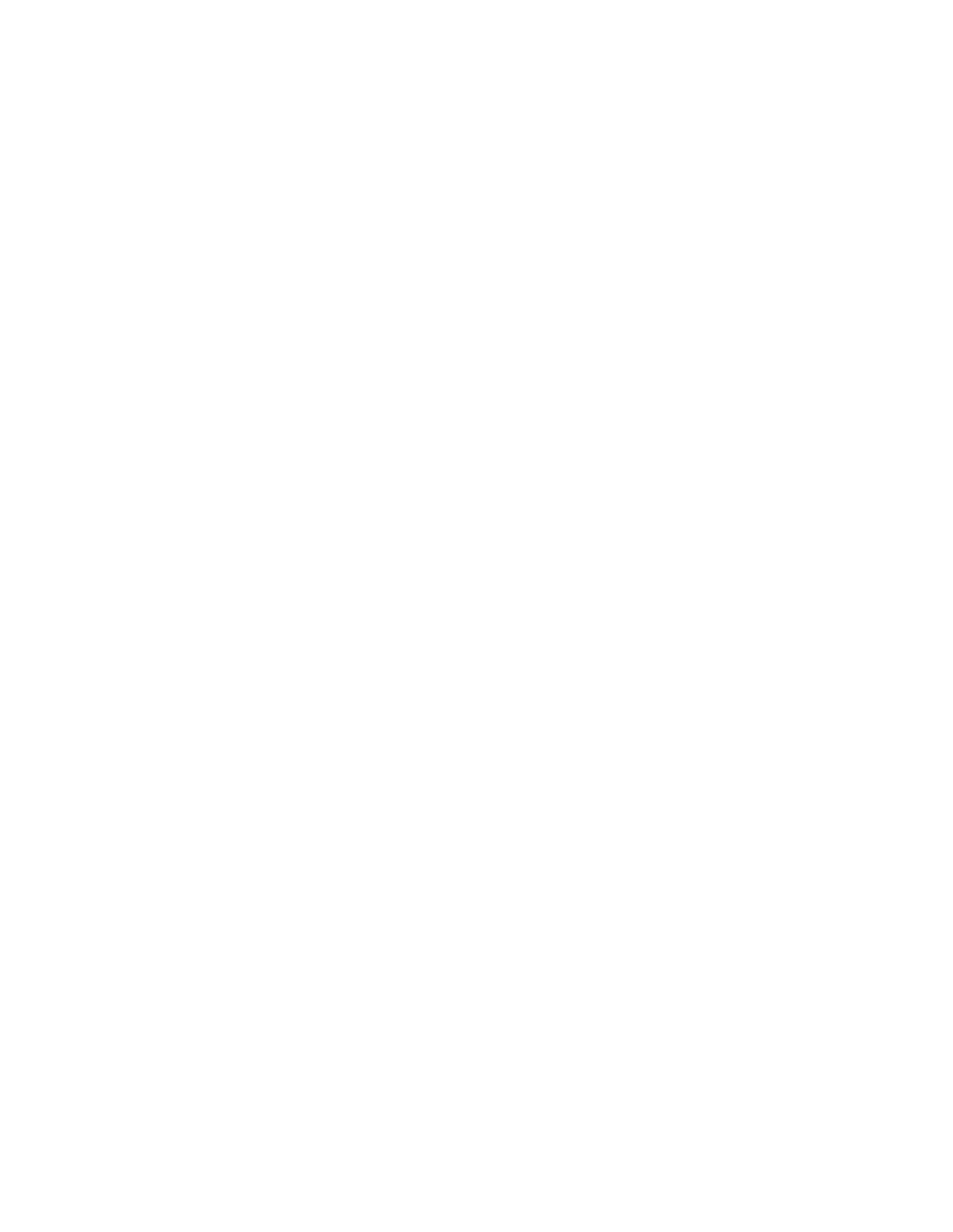# Context Paper: Municipal District of Bighorn No.8

#### Context Paper

The purpose of the Context Paper is to provide an overview of the major historical and cultural themes and events associated with the development of the municipal district of Bighorn.

#### The Municipal District of Bighorn No.8

The Municipal District of Bighorn No.8, previously Improvement District No.8, was created in January of 1988. The municipal district (M.D.) is located east of Banff National Park, along the eastern slopes of the Alberta Rocky Mountains. The municipal district is a rural municipality that covers approximately 2700 square kilometres and is comprised of wilderness areas and five hamlets: Benchlands, Dead Flats, Exshaw, Harvie Heights, and Lac des Arcs. The land encompassed by the municipal district has various uses such as recreational, agricultural, forestry, and ranching. There are also several industrial sites within the municipal district that take advantage of the natural resources in the area, including oil and gas, hydropower, cement production, and mineral extraction of magnesium and lime.

Pre Contact Occupation of the Bow Valley and the Mountain Stoney

The Bow Valley area was occupied for hundreds of years before Europeans discovered the New World. Pictographs in the Bow Valley are estimated to be over a thousand years old, and the painted images predate the aboriginal groups that currently call the region home.<sup>1</sup> These images include bison, human figures, moose, deer, elk, and handprints, some of which are located higher than a human could reach unassisted and would have required the use of scaffolding or ladders to place on the cliff. $<sup>2</sup>$ </sup>

The people living in the Bow Valley at the time of contact were the Assiniboia, or Mountain Stoneys, whose language, Nakoda, is closely related to the Sioux in the United States.<sup>34</sup> The Assiniboia immigrated to the area from the southern United States around 1640 AD, and were some of the first peoples to trade with the Bay Company (HBC) when the HBC ventured west.<sup>5</sup> By 1790, the Assiniboia had formed two distinct groups in western Alberta: the Mountain Stoney and the Plains Stoney.<sup>6</sup>

 $^1$  Rob Alexander and Dene Cooper, Exshaw: Heart of the Valley, Manitoba: Exshaw Historical Society, 2005, pp. 28.

<sup>&</sup>lt;sup>2</sup> Ibid., pp. 28-29.

<sup>&</sup>lt;sup>3</sup> Alberta Online Encyclopedia, Voices:

http://www.abheritage.ca/eldersvoices/peoples/language\_nakoda.html

 $<sup>4</sup>$  Ibid., 30.</sup>

 $^5$  Ibid., 30

 $<sup>6</sup>$  Ibid., 30-31.</sup>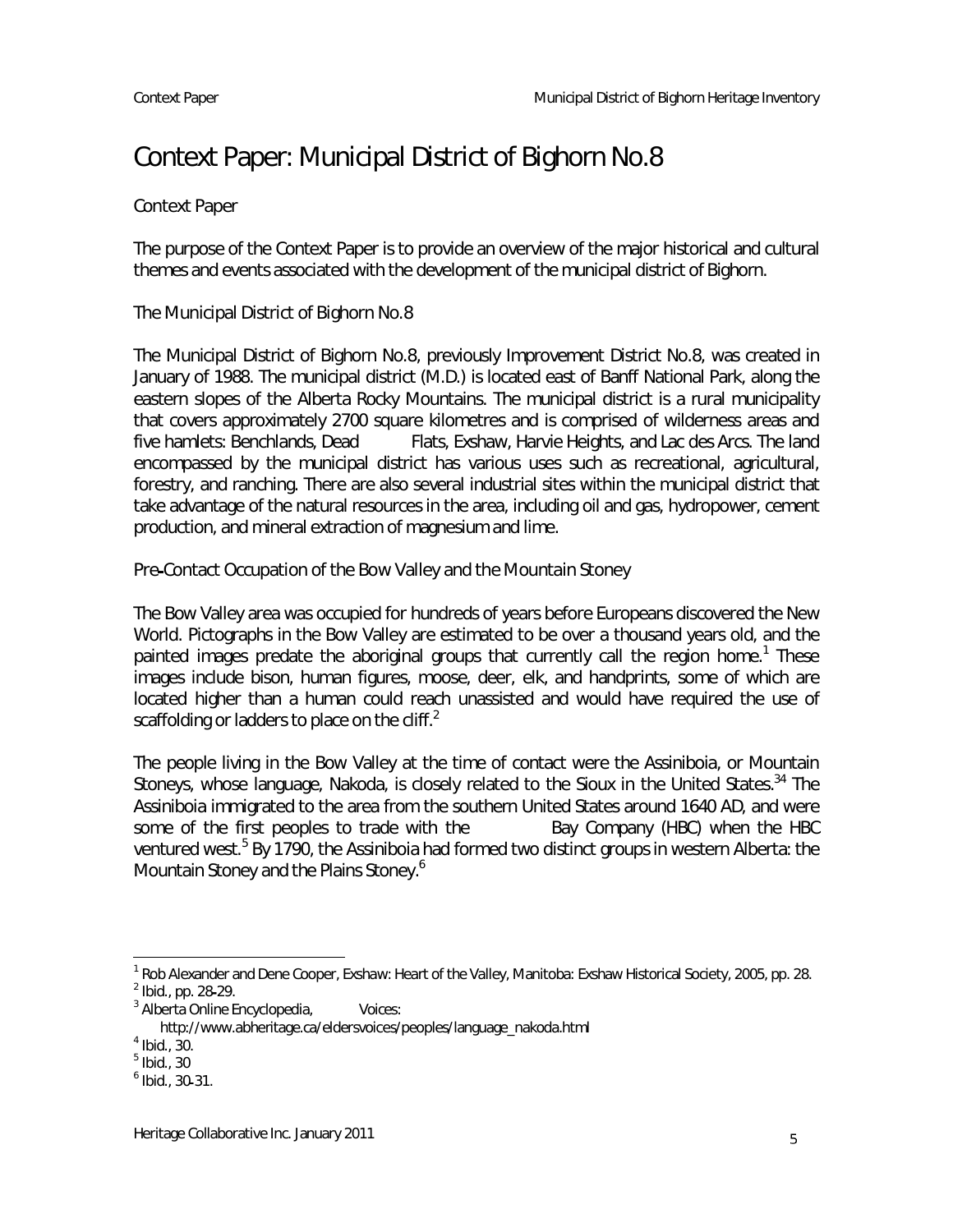The signing of Treaty 7 in 1877 confined all three southern Mountain Stoney bands to a reserve in Morley.<sup>7</sup> Tensions between the groups were high and travel and hunting rights were increasingly restricted as settlers came into the area.<sup>8</sup> To supplement government support, the Stoney people cut, corded and hauled firewood and later coal to the Loders Lime kilns at the original Kananaskis settlement.<sup>9</sup>

Surveying the Bow Valley

In 1800, David Thompson became the first surveyor and mapmaker to chart the Bow Valley.<sup>10</sup> Surveying the Rocky Mountains did not begin in earnest until 1871, when British Columbia joined Canada and the British government promised to build a railroad to the west coast within the next ten years.<sup>11</sup> A suitable pass through the mountains to accomplish this was not found until 1881-1882, and it was surveyed by a Canadian Pacific Railway survey crew from Fort Calgary rather than by Dominion Surveyors.<sup>12</sup> The CPR survey crew included famed American surveyor Major A.B. Rogers, who discovered the Rogers Pass.<sup>13</sup>

The Dominion Land Survey reached the Rocky Mountains by 1882.<sup>14</sup> Land was surveyed into six mile square townships using the 49<sup>th</sup> parallel as the first base line.<sup>15</sup> The lots were numbered serially moving north of the 49<sup>th</sup> parallel, and were staked out using first wooden, then iron pegs.<sup>16</sup> Allowances were made in the township system to accommodate existing settlements, such as Morleyville, which was originally surveyed using the river lot system.<sup>17</sup> The river lot system divided land into long, narrow plots that bordered a river or lake. The river lot system was modeled after the Seigneurial System used in Quebec, and unlike the township system the river lots were not of a fixed size.<sup>18</sup> This was done to accommodate land ownership claims made by a settler living in a community settled before the land was surveyed. Today, the plans for these communities are known as Settlement Plans.<sup>19</sup>

The land registration system used in Alberta is the Torrens System, which operates under the authority of the Land Titles Act.<sup>20</sup> Under this system, the government has legal responsibility for

 $<sup>7</sup>$  Ibid., 32.</sup>

 $<sup>8</sup>$  Ibid., 33.</sup>

 $<sup>9</sup>$  Ibid., 33.</sup>

 $^{10}$  Ibid., 41.<br> $^{11}$  Courtney C.J. Bond, of Canada: 1867 The Canadian Surveyor 20, no. 5 (1966):127-128.

<sup>&</sup>lt;sup>12</sup> Rob Alexander and Dene Cooper, Exshaw: Heart of the Valley, Manitoba: Exshaw Historical Society, 2005, pp. 79. 13 Ibid., 79.<br><sup>14</sup> Courtney C.J. Bond,

of Canada: 1867 The Canadian Surveyor 20, no. 5 (1966): 26.

<sup>15</sup> Ibid., 20.

<sup>&</sup>lt;sup>16</sup> Ibid., 20-22.

 $17$  Ibid., 21.

<sup>&</sup>lt;sup>18</sup> Government of Alberta, An Introduction to Alberta Land Titles,

http://www.servicealberta.gov.ab.ca/pdf/ltmanual/LTO\_Booklet1.pdf.

<sup>19</sup> Ibid., 6.

 $20$  Ibid., 3.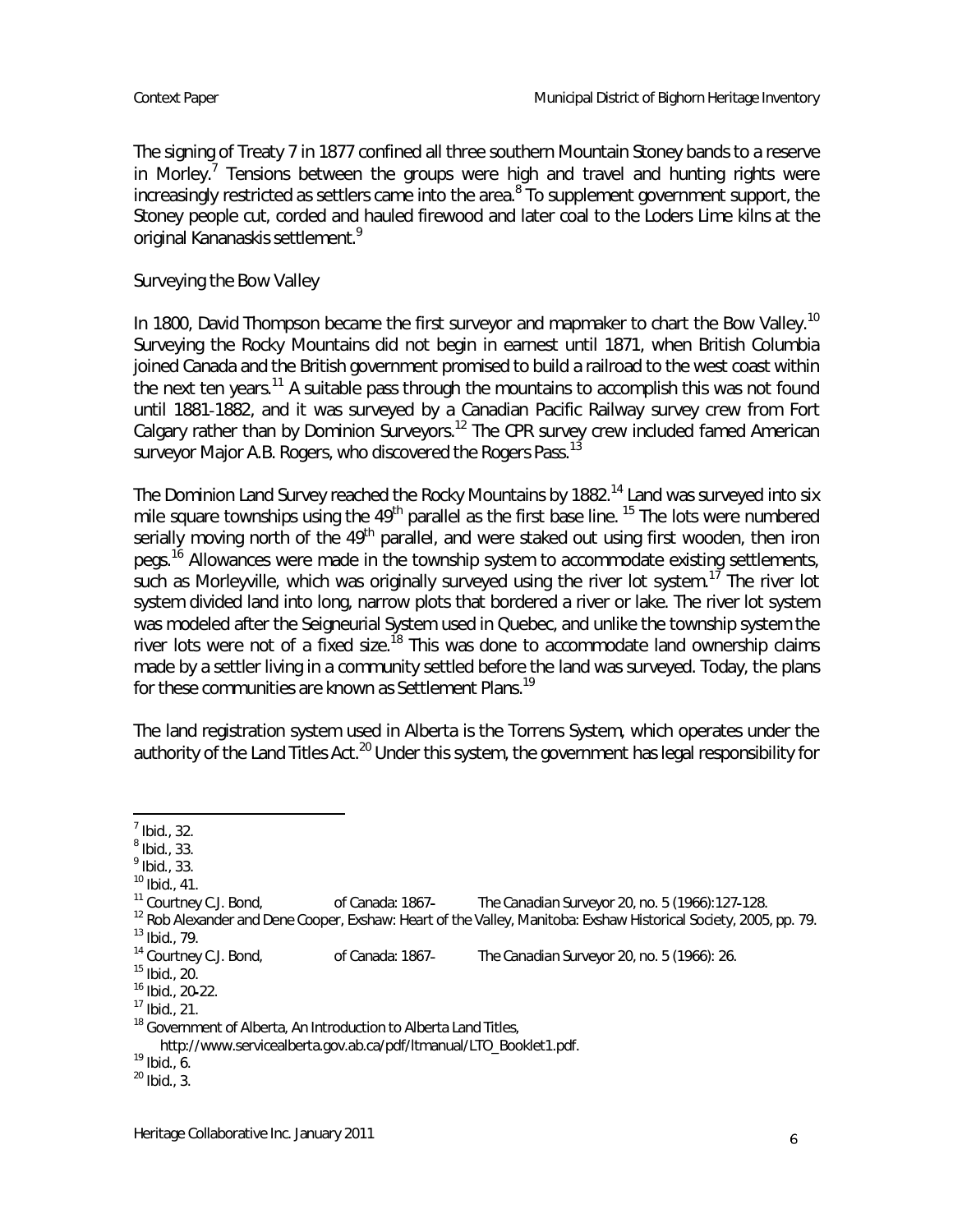the validity and security of all registered land title information, and has legal custody of all original land titles.<sup>21</sup>

Early Residential Development in the Bow Valley

The first settlement in what was to become the municipal district of Bighorn was Morleyville.<sup>22</sup> Morleyville was founded 1873 when Methodist missionary John McDougall arrived in the area to build a mission for the Stoney and other First Nation groups in the area.<sup>23</sup> The settlement consisted of a few houses surrounded by a wooden palisade and was occupied by McDougall, his brother David, business partner Kenneth McKenzie Jr., and several families.<sup>24</sup> The settlement was named after Reverend Dr. William Morley Punshon, a Methodist minister and a supporter of mission in the Bow Valley area.<sup>25</sup>John McDougall built a school and the first Methodist church in Alberta in 1874, and was influential in persuading the First Nations groups in the Bow Valley area to sign Treaty 7 in 1877.<sup>26</sup> The Morleyville settlement was abandoned by the missionaries in 1925, when the Methodists, Presbyterians and Congregationalists amalgamated to become the United Church.<sup>27</sup> The McDougall family continues to own land in the municipal district of Bighorn and surrounding area. There are several sites throughout Alberta named in honour of the McDougall family to commemorate their influence on the development of early Alberta, including schools, churches, and government buildings.

The Padmore settlement on the Bow River was named after Fred (Paddy) W. Padmore. Fred Padmore was part of a Canadian Pacific Railway survey team and became the assistant commissary in charge of the storehouse built in the Bow River Gap circa 1881.<sup>28</sup> The original settlement consisted of five individuals but soon grew with the addition of Scotsman and entrepreneur McCandlish, who built three wood-fired lime pot kilns nearby.<sup>29</sup> The Padmore settlement was largely abandoned shortly after the arrival of the Canadian Pacific Railway in 1885 in favour of the original Kananaskis settlement located a kilometre further west. North West Mounted Police Officer Colonel James Walker maintained a seasonal log driving camp at Padmore after moving his sawmill operation to Calgary around 1886.<sup>30</sup>

The original Kananaskis settlement was linked to the lime kilns started by McCandlish, which may have been originally started by Johnson and Company.<sup>31</sup> In 1883 Edwin Loder came to the area and worked the lime kilns with McCandlish. Loder filed for rights to the

 $^{21}$  Ibid., 3.

<sup>&</sup>lt;sup>22</sup> Rob Alexander and Dene Cooper, Exshaw: Heart of the Valley, Manitoba: Exshaw Historical Society, 2005, pp 73.

 $^{23}$  Ibid., 73.

<sup>24</sup> Ibid., 73.

<sup>25</sup> Ibid., 73.

<sup>26</sup> Ibid., 71, 73.

<sup>27</sup> Ibid., 74.

<sup>28</sup> Ibid., 79.

<sup>29</sup> Ibid., 79.

 $30$  Ibid., 79-80.

 $31$  Ibid., 88.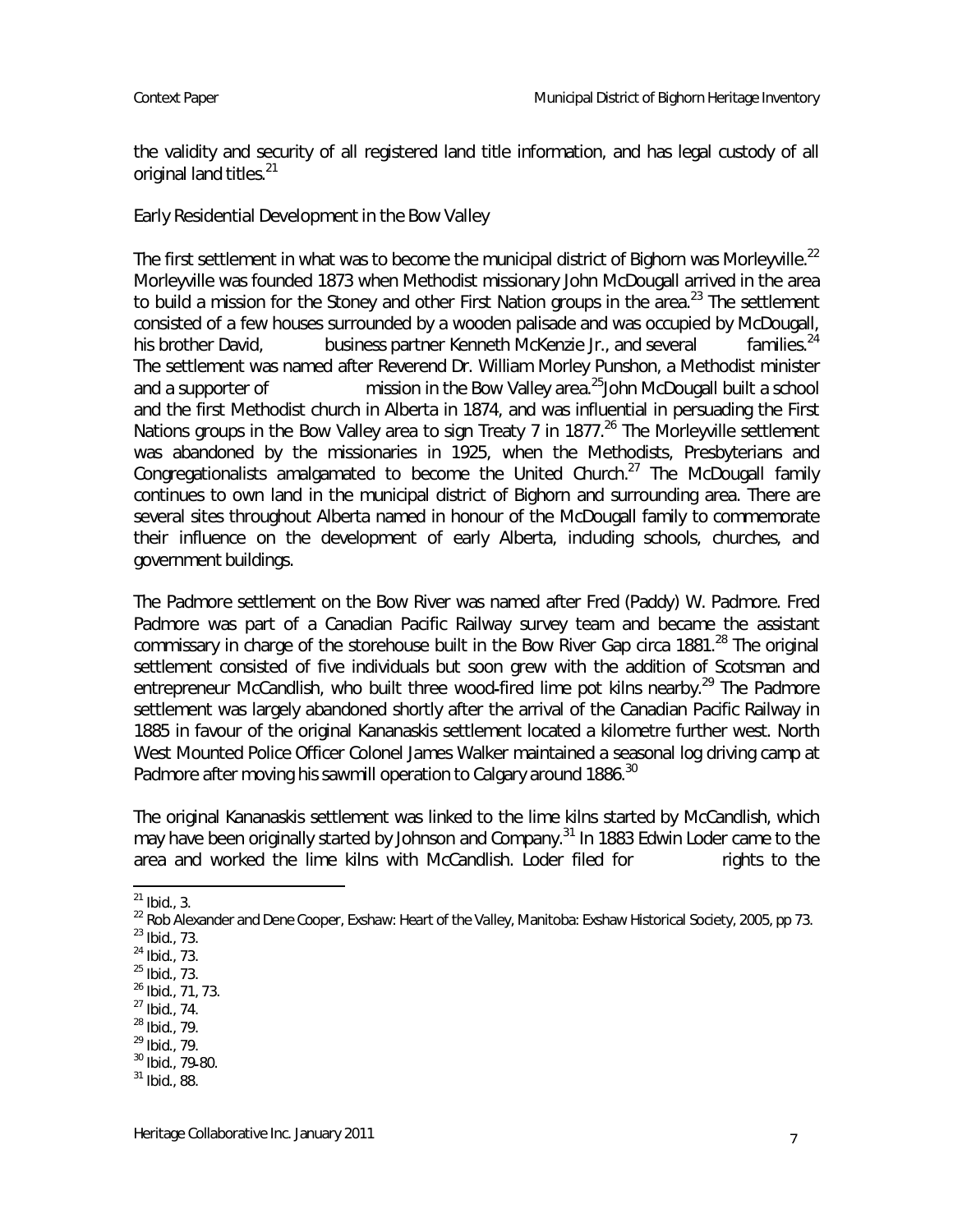operation when McCandlish failed to return from a routine business trip to Calgary in 1889.<sup>32</sup>

three brothers soon joined him to run the lime kilns. In 1901 the census registered fourteen residents at the original Kananaskis settlement, including one child.<sup>33</sup> The Loders Lime operation was the economic heart of the settlement, and employed the majority of the residents.<sup>34</sup>

The hamlet of Exshaw owes its existence to the Western Canada Cement and Coal Company (WCCCC). Two employees of the International Portland Cement Company, Hugh Fleming and Dan Diver, discovered a mountain of high quality limestone in the Bow Valley located near shale deposits containing the silica, alumina, and iron needed to create Portland Cement.<sup>35</sup> The existence of a CPR line through the area to transport the cement across the country convinced the WCCCC to buy the land in 1905, backed by the CPR and the Bank of Montreal.<sup>36</sup> Land was cleared for the plant and an adjacent townsite that year. $37$ 

Exshaw began as a carefully planned community arranged around Portland Avenue, but by the time the first twenty buildings had been constructed, the community had a much more organic layout and was surrounded by a scattering of houses arranged randomly on the landscape.<sup>38</sup> Construction supplies were shipped into the community by train, and a road between Canmore and Exshaw was built in 1908.<sup>39</sup> During the construction of the cement plant and company town, the community was overwhelmingly populated by white males.<sup>40</sup> The population primarily consisted of men from England, Austria, Italy, the United States, Scotland, Finland, and Germany, with a few others from Australia, Tasmania, South America, Hungary, Denmark, Ireland, Norway, Iceland, Poland, Sweden, and Belgium.<sup>41</sup> Asian immigrants also lived and worked in Exshaw, but they faced a great deal of discrimination that included barring them from burial within the boundaries of the Exshaw cemetery.<sup>42</sup>

The former company town of Seebe is located on Highway 1X approximately ten kilometres east of Exshaw. The land was purchased from the Stoney in 1909.<sup>43</sup> Seebe was a company town owned by Calgary Power, which later became TransAlta, and accommodated employees who worked at the nearby Horseshoe and Kananaskis dams. Seebe was home to the first dam built on the Bow River, the Horseshoe Dam. As the operation modernised, fewer employees were needed and the company town closed in 2003. There are currently no residents in the community of Seebe. Several unoccupied residential buildings remain, including

- <sup>33</sup> Ibid., 89.
- <sup>34</sup> Ibid., 88, 90.
- $35$  Ibid., 122.
- <sup>36</sup> Ibid. 123.
- <sup>37</sup> Ibid., 123.
- <sup>38</sup> Ibid., 123. <sup>39</sup> Ibid., 123.
- <sup>40</sup> Ibid., 131.
- <sup>41</sup> Ibid., 131.
- $^{42}_{43}$  Ibid., 155.
- 

Nakoda Interpretation by TransAlta panel near Seebe

<sup>32</sup> Ibid., 89.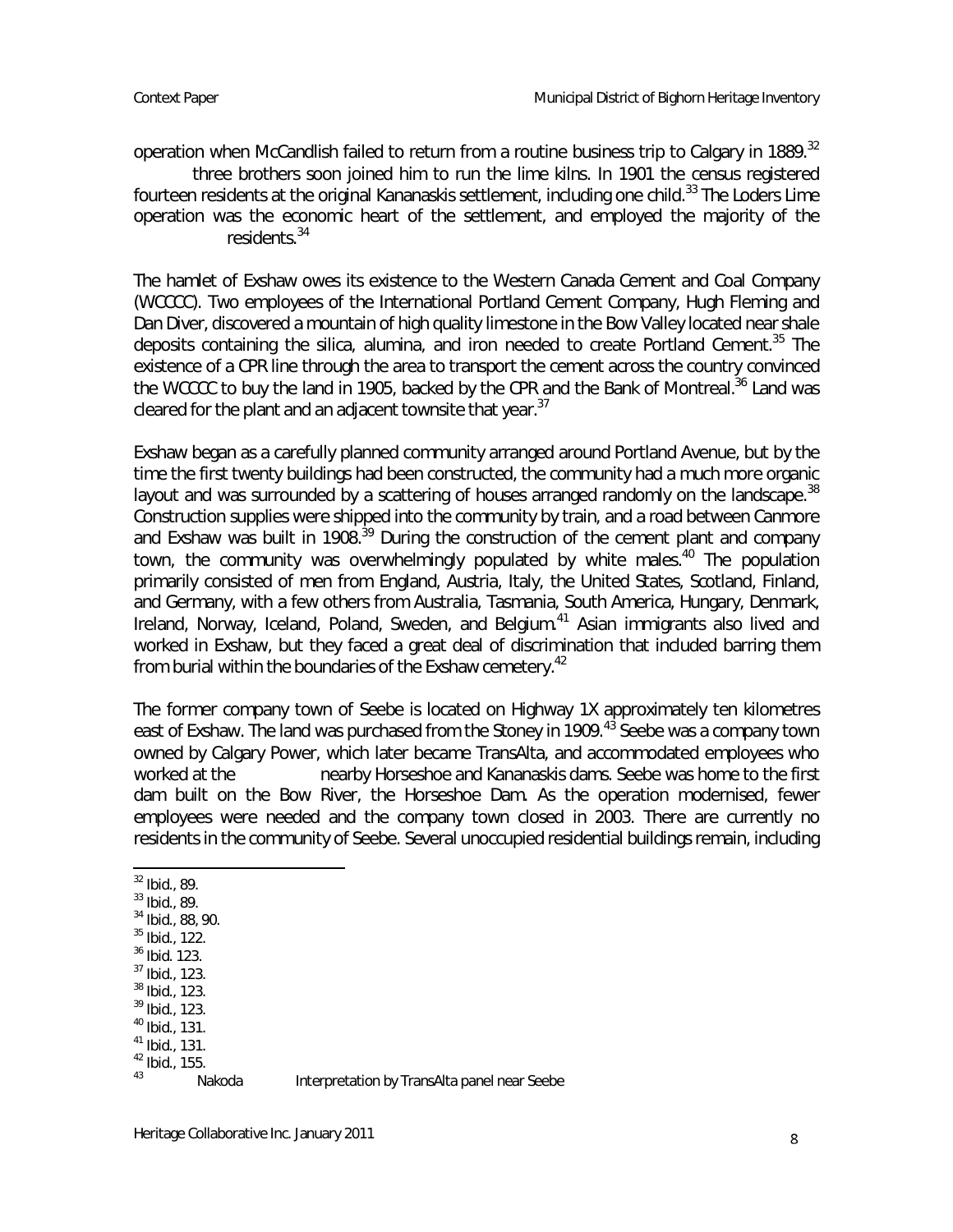the House, along with the Seebe School, the Seebe store, a bunkhouse, and a curling rink. Only the buildings necessary for the operation of the dams are still in use.

The former residential community of Gap Settlement was established in circa 1900 eight kilometres east of Exshaw, near Gap Lake. $^{44}$  Like many other small communities along the rail line, the Gap Settlement was the location of a whistle stop.<sup>45</sup> In 1907 the first school in the district was opened at Exshaw with children from the Gap Settlement in attendance. Before then, there were not enough children in Exshaw, the original Kananaskis Settlement, or the Gap Settlement to warrant a school, and the nearest schools were located in Morley and Canmore.<sup>46</sup> The community of Gap included a teahouse built in the 1940s and several small cabins, which have now been demolished. $47$  The Gap Lake area was also home to the first Rockwool production facility and quarry built circa 1930s, located on Grotto Mountain. The plant closed in 1983, and the site has since been reclaimed.<sup>48</sup>

The hamlet of Benchlands is located along the Ghost River and Highway 40, approximately fifty eight kilometres northeast of Exshaw and fifteen kilometres north from the Highway 1A junction. In the 1930s Mrs. Wynne registered a quarter section as a Junior Townsite to subdivide into residential lots, and she named it Benchlands. In 1934 Guy Gibson bought the registered Junior Townsite from Mrs. Wynne. Over the years Guy Gibson built many cabins at Benchlands. Benchlands was initially a summer community, and only later did families begin to make their permanent homes there. Benchlands was recognised as a Hamlet in 1978.<sup>49</sup>

Harvie Heights is located five kilometres west of Canmore, just outside the Banff National Park boundary. Harvie Heights was founded in the 1950s as a summer resort community by the provincial government with a total of sixty four lots available for lease by private individuals. Applicants were asked to build within the first year of the lease. The rent of the lease was twenty five dollars annually. At that time, the leases were expected to last ten years. No temporary structures were permitted nor buildings that did not keep with the scenic beauty of the area.<sup>50</sup> The province sold the lots to the lease holders a few years after its creation.<sup>51</sup>

The hamlet of Dead Flats is located on the Trans-Canada Highway approximately seven kilometres east of Canmore. When the highway was constructed west of Calgary along the south side of the Bow River in the late 1950s, the community was identified as Dead Flats. Residents objected to the name and in the 1970s the community was known as Pigeon

<sup>&</sup>lt;sup>44</sup> Rob Alexander and Dene Cooper, Exshaw: Heart of the Valley, Manitoba: Exshaw Historical Society, 2005, pp 103  $45$  Ibid., 136

<sup>46</sup> Ibid., 178

<sup>47</sup> Ibid., 331, 334

<sup>&</sup>lt;sup>48</sup> Rob Alexander and Dene Cooper, Exshaw: Heart of the Valley, Manitoba: Exshaw Historical Society, 2005, pp 332 333

<sup>&</sup>lt;sup>49</sup> Harry Sanders, The Story Behind Alberta Names: How cities, Town, villages and Hamlets Got their Calgary: Red Deer Press, 2003 pp 48

 $50$  Calgary Herald, "New Resort Town Opens This Year Near June, 2010.<br> $51$  Jeff Adams. Calgary Herald, August 19, 1995.

Calgary Herald, August 19, 1995.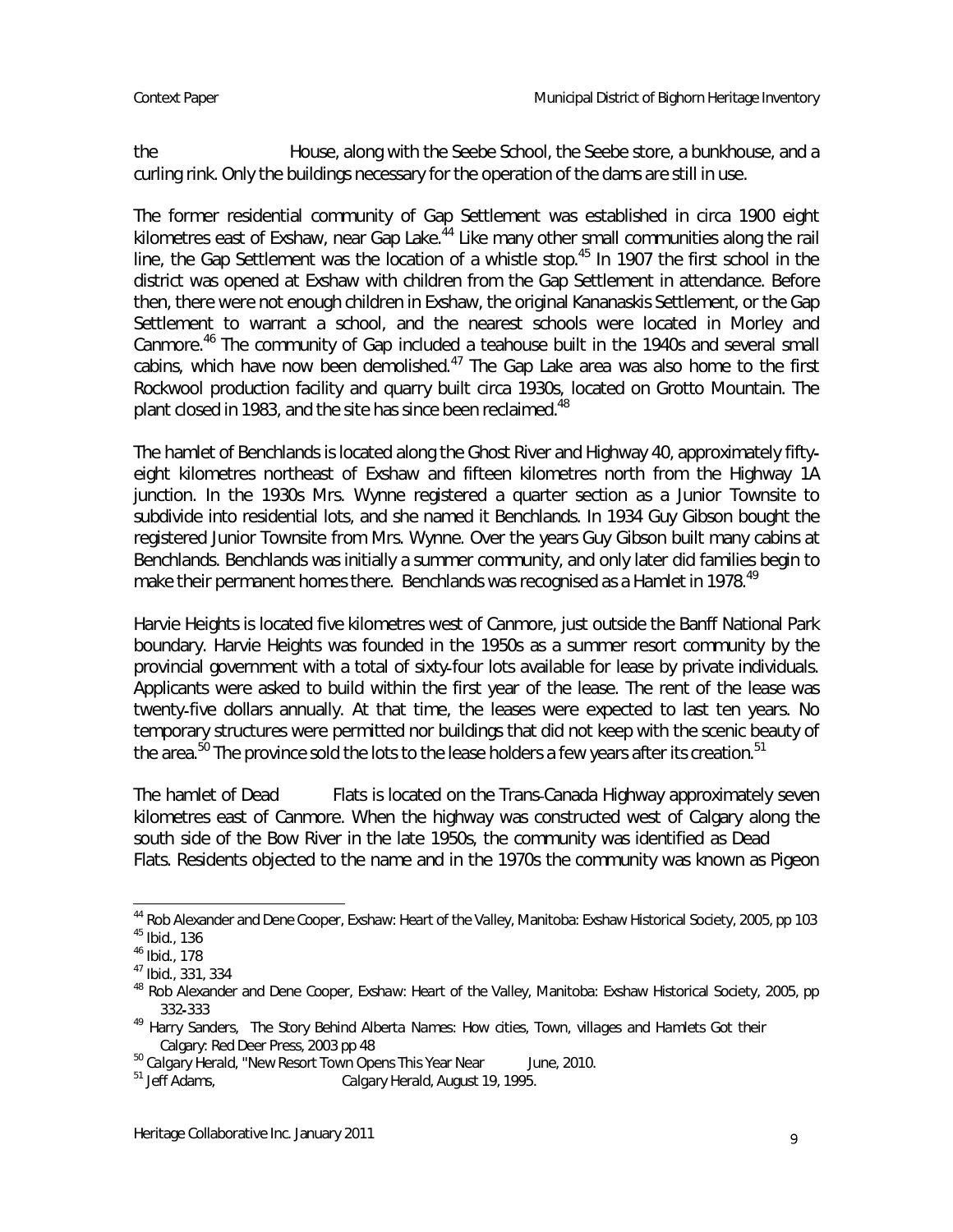Mountain Service Centre after the nearby ski hill of Pigeon Mountain. When the ski hill closed in<br>the 1980s, the name of the community was changed back to Dead [15] Flats <sup>52</sup> the 1980s, the name of the community was changed back to Dead

The hamlet of Lac Des Arcs is located eighteen kilometres east of Canmore just off the Trans Canada Highway, on the south side of the Bow River across from Exshaw. The hamlet originated in 1962 as the result of a controversial subdivision approval, the issue being the alluvial dust that was known to blow off the lake area to the west when water levels dropped. Consequently, the initial approval anticipated a summer cottage resort community but it quickly became home for many full time residents. This mix has continued, with about half the hamlet comprised of full time residents.<sup>53</sup> The community was designated a hamlet in 1979 and named for the nearby lake, Lac Des Arcs.<sup>54</sup>

## Education in Exshaw

The first school in the district opened in Exshaw in 1907.<sup>55</sup> Before then, there enough children in Exshaw or the nearby settlements of the original Kananaskis and the Gap to warrant a school, and the nearest schools were in Morley, which opened 1875 and in Canmore which opened in 1894.<sup>56</sup> The Exshaw school used an old mill office building until the Department of Education built a new school in Exshaw on Western Canada Cement and Coal Company land.<sup>57</sup> The new one room school had electricity, a coal fired furnace and hard wood floors, and was built of sandstone blocks brought from Calgary.<sup>58</sup> Students attended from Exshaw, the original Kananaskis settlement, and the Gap.<sup>59</sup>

In 1924 the school received a sandstone addition with indoor plumbing, and the addition was used as a classroom for Grades 7, 8 and 9.<sup>60</sup> Students completed correspondence courses for Grades 10, 11, and 12, and took their final exams in Canmore.<sup>61</sup> This school building was destroyed by fire in 1932 when furnace pipes overheated, and a new school was opened in Exshaw in  $1933.62$  The new wood frame school had a brick and stucco exterior, multiple classrooms, and facilities to accommodate typing classes, home economics, and a shop.<sup>63</sup>

<sup>52</sup> Harry sanders Harry Sanders, The Story Behind Alberta Names: How cities, Town, villages and Hamlets Got their Calgary: Red Deer Press, 2003 pp 106 107

 $53$  Greg Birch, e-mail message to author, August  $4^{\text{th}}$ , 2010

<sup>&</sup>lt;sup>54</sup> Harry Sanders, The Story Behind Alberta Names: How cities, Town, villages and Hamlets Got their Calgary: Red Deer Press, 2003 pp 184

<sup>55</sup> Rob Alexander and Dene Cooper, Exshaw: Heart of the Valley, Manitoba: Exshaw Historical Society, 2005, pp 178.

<sup>56</sup> Ibid., 178.

<sup>57</sup> Ibid., 178.

<sup>58</sup> Ibid., 178, 179.

<sup>59</sup> Ibid., 179.

<sup>60</sup> Ibid., 180.

<sup>61</sup> Ibid., 180.

<sup>62</sup> Ibid., 180.

<sup>63</sup> Ibid., 180.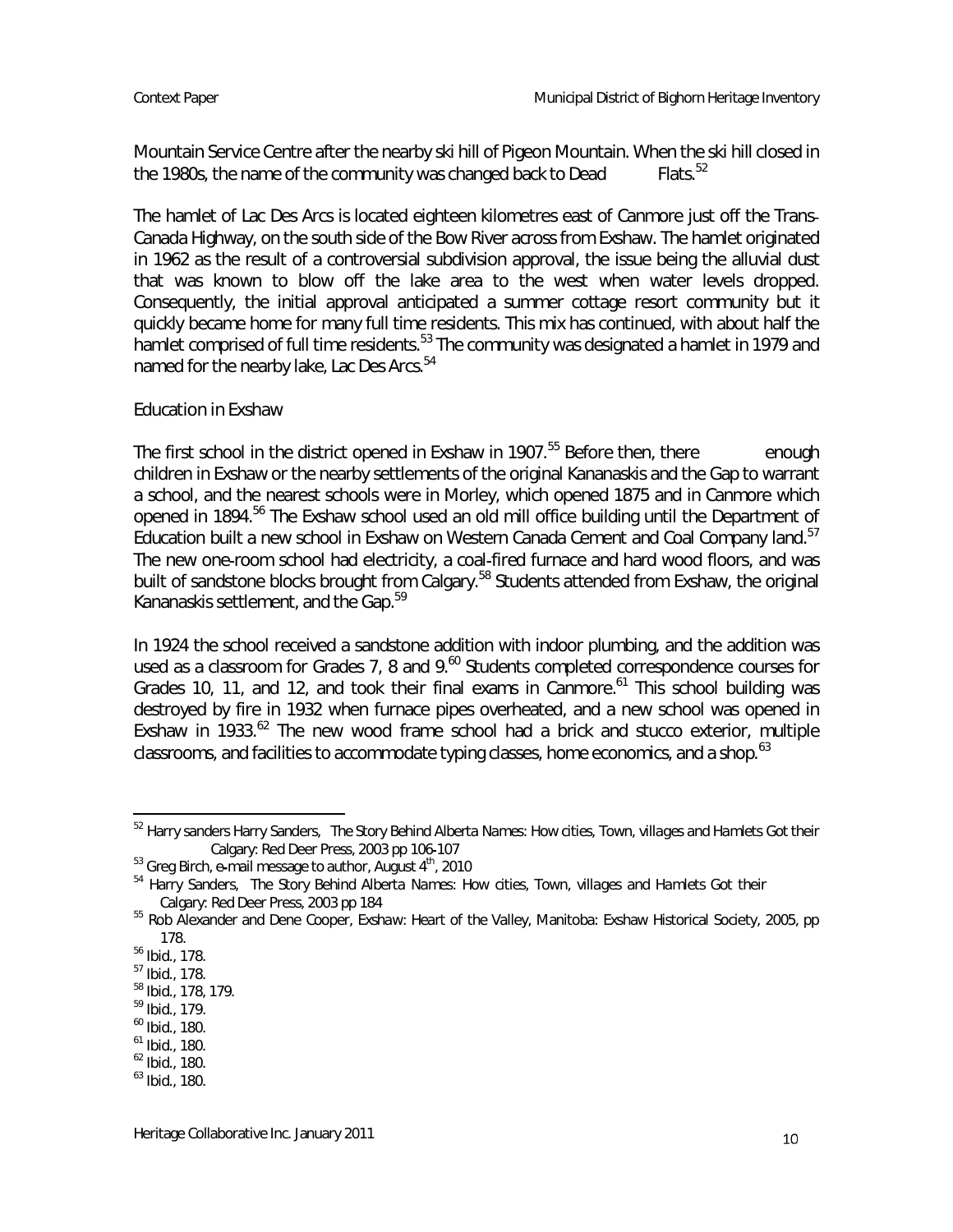Two classrooms were added to the school in 1954, and the school grew from two to three teachers: Harry and Hazel Parkinson, and Vernon A. McNamee.<sup>64</sup> Harry and Hazel Parkinson were a husband and wife team who had taught at Exshaw School since 1929.<sup>65</sup> They remained in Exshaw until their retirement in 1955, and a duplex was constructed to accommodate new staff brought in to replace them.<sup>66</sup> Vernon A. McNamee replaced Harry Parkinson as school principal in 1955.<sup>67</sup>

A new school was built in Exshaw in 1960 that had five classrooms, a library and an office.<sup>68</sup> The new school accommodated Grades 5 to 9, while Grades 1 to 4 remained in the 1933 school building.<sup>69</sup> Two new teacherages were constructed and three buildings purchased as teacherages to accommodate the new teachers.<sup>70</sup>

In 1961 an agreement was signed allowing ten children from Morley to attend school in Exshaw, and in 1969 the Kananaskis School Division No.5100 joined Exshaw School Division No.1699.<sup>71</sup> Rent for the teacherages also increased from \$40 to \$100 per month in 1969, and the homes became available for rent by tenants other than School Board employees.<sup>72</sup> When uptown Exshaw was demolished to make way for the cement plant expansion in 1973, the 1933 school building was destroyed and Exshaw once again had only one school building.<sup>73</sup> In 1974 six portables were added to the 1960 school to accommodate the increase in students.<sup>74</sup>

In the 1970s the Exshaw School Board decided to participate in the Bow River Regional School Division No.4, which was an experimental administrative concept that involved sharing administrative structures and personnel.<sup>75</sup> The experiment was less successful than hoped, and in 1978 the Banff School District withdrew from the project, followed by the Exshaw School District in 1980.<sup>76</sup> The Exshaw School District No.1699 had only one school, and in 1986 Improvement District No.8 purchased the land that the Exshaw School and teacherage duplex occupied, thereby qualifying it for provincial grants. $<sup>77</sup>$ </sup>

In 1994 Exshaw School Division No.1699 amalgamated with Mount Rundle School Division No. 64, the Banff School Division, and the Lake Louise School Division to become the Canadian Rockies School Division No.12, which is now known as the Canadian Rockies Public School

<sup>64</sup> Ibid., 181.

<sup>65</sup> Ibid., 180.

- <sup>66</sup> Ibid., 181.
- <sup>67</sup> Ibid., 185.
- <sup>68</sup> Ibid., 181.
- <sup>69</sup> Ibid., 181.
- <sup>70</sup> Ibid., 181. <sup>71</sup> Ibid., 181.
- <sup>72</sup> Ibid., 181.
- <sup>73</sup> Ibid., 181.
- <sup>74</sup> Ibid., 181.
- <sup>75</sup> Ibid., 182.
- <sup>76</sup> Ibid., 182.
- $77$  Ibid., 182.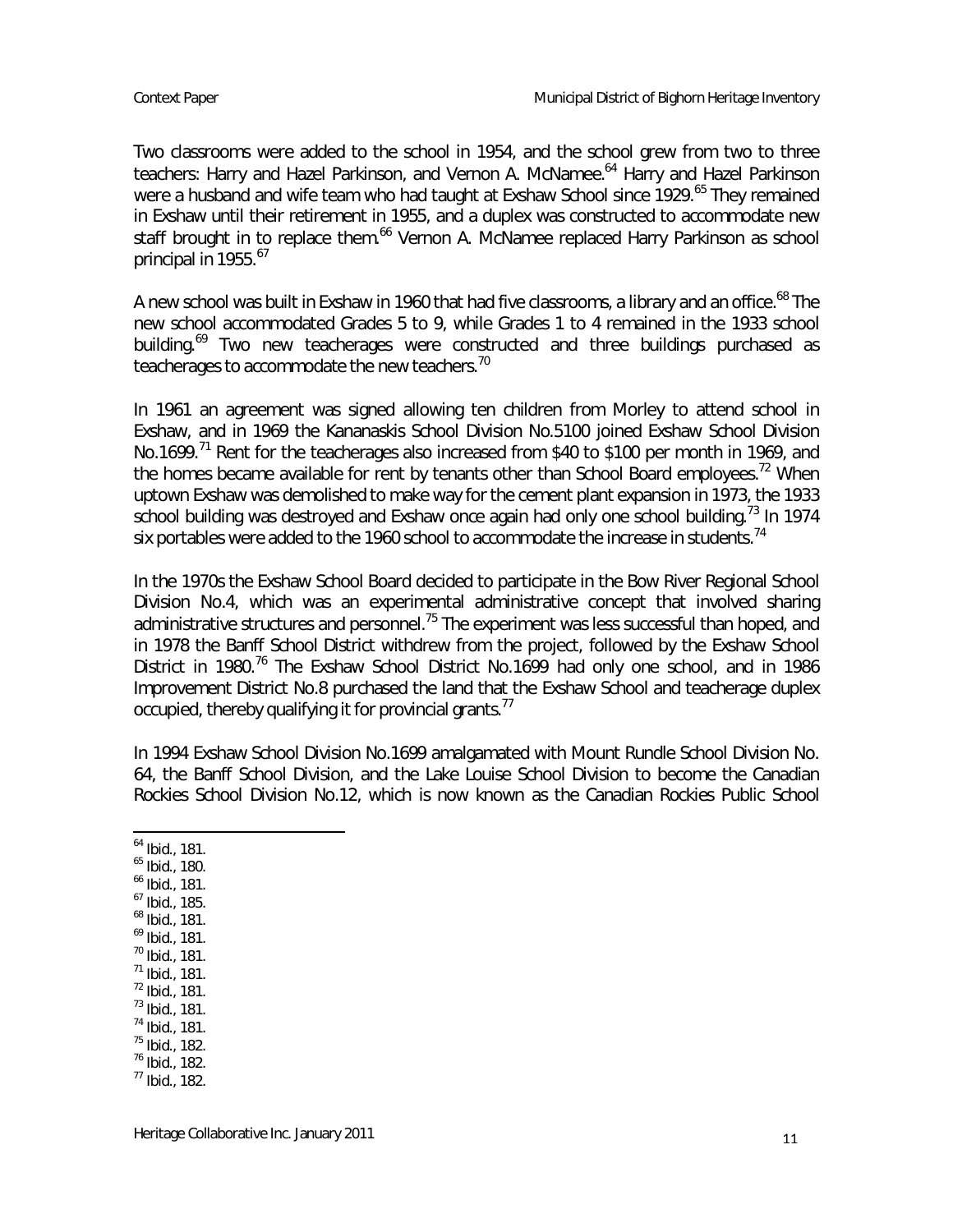Division.<sup>78</sup> All the teacherages except the duplex were sold at this time.<sup>79</sup> Renovations on the Exshaw School began in 2000, and the Exshaw School continues to serve the community.<sup>80</sup>

#### The Canadian Pacific Railroad

In 1881, it was decided that the Canadian Pacific Railway (CPR) Transcontinental line would be built through the Bow Valley on its way to British Columbia.<sup>81</sup> This decision would have a huge impact on the development of the area. The railway line crossed the Rocky Mountains along the Bow Valley, and the last spike was driven into the line in Craigellachie, British Columbia, on November 7<sup>th</sup>, 1885.<sup>82</sup> The CPR railgangs earned a short distance track laying record for laying 600 feet of track in 6.5 minutes at the Gap due to the gentle grade of the Bow Valley.<sup>83</sup>

Whistle stops along the Bow Valley Run included Morley, Osada, Seebe, Padmore (Kananaskis), Exshaw, Gap, and Canmore.<sup>84</sup> Of those, Morley, Exshaw, and Canmore were stations with freight and passenger facilities.<sup>85</sup> Trains would stop at these stations on a regular schedule, while trains would stop at the other stations only if there was a green flag or a lantern displayed, depending on whether it was day or night.<sup>86</sup>

The first train station in Exshaw was a parked boxcar on a siding.<sup>87</sup> It served as a train station, telegraph office and home for George Dineen, who was the station agent at that time.<sup>88</sup> A temporary building was constructed to house the station until 1907, when a permanent station was constructed along the side of the tracks.<sup>89</sup> That building was demolished in the 1970s.<sup>90</sup>

The presence of the CPR in the Bow Valley enabled industry to flourish, as it made the exportation of products such as Portland cement and live cattle possible. The presence of the rail line also brought a number of distinguished individuals through Exshaw, although few alighted from their trains. These include Sam Steele and a contingent of North West Mounted Police travelling back through Alberta from British Columbia to deal with the North West Rebellion in 1885, Sir John A. MacDonald and his wife in 1886, the Duke and Duchess of Cornwall in 1901, and King George VI and Queen Elizabeth in 1939.<sup>91</sup>

<sup>79</sup> Ibid., 183.

- <sup>80</sup> Ibid., 183.
- $81$  Ibid., 85.
- <sup>82</sup> Ibid., 87.
- $83$  Ibid., 87. <sup>84</sup> Ibid., 136.
- <sup>85</sup> Ibid., 136.
- <sup>86</sup> Ibid., 136.
- <sup>87</sup> Ibid., 135.
- <sup>88</sup> Ibid., 137.
- <sup>89</sup> Ibid., 135.
- <sup>90</sup> Ibid., 135.
- $91$  Ibid., 141.

<sup>78</sup> Ibid., 183.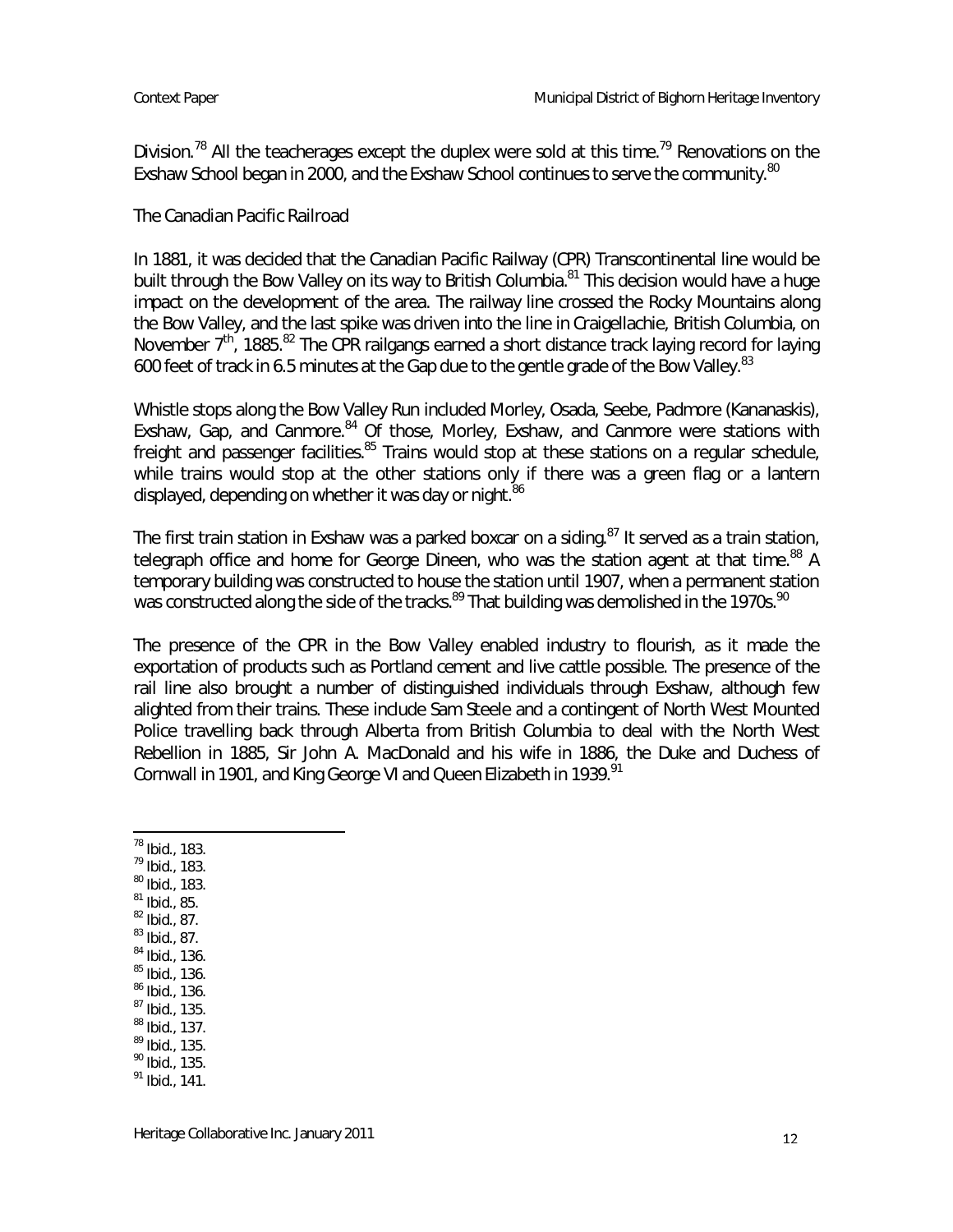Early Industry in the Bow Valley

The settlement of the Bow Valley area was hugely influenced by local industry, especially the extraction and processing of lime. Graymont Western Canada Inc. and Lafarge Canada are the modern incarnations of the two companies whose industry has shaped the Bow Valley region since the early 1900s.

The first lime kilns and quarry in the area, which became the first major industrial site in the Bow Valley, were built circa 1890 by Johnson & Company or Scotsman McCandlish near the Padmore settlement.<sup>92</sup> The site consisted of three wood-fired pot kilns.<sup>93</sup> The pot kilns were built into the side of a hill and were open at the side and top.<sup>94</sup> Quarried limestone was piled inside and cooked for days with firewood.<sup>95</sup> The pot kilns were very labour intensive and required a great deal of firewood to run. <sup>96</sup>

In 1889, McCandlish failed to return from a trip to Calgary and Edwin Loder filed for and was granted rights to the lime operation.<sup>97</sup> Edwin Loder and his three brothers renamed the operation Loder Brothers, discontinued the use of the original wood fired pot kilns and built new more efficient coal-fired vertical kilns.<sup>98</sup> Vertical kilns were open at the top and bottom, and heated in the middle. Lime was added to the top, cooked in the middle, and had cooled by the time it was retrieved from the bottom. The upgrade cost \$10,000, and the plant renewed operations closer to the quarry in 1908 under the name Loders Lime Company Limited.<sup>99</sup>

The company remained in the family until it was sold to Harry Garnett in 1938.<sup>100</sup> Company facilities were in poor shape, and an upgrade was needed to continue operating safely. The plant was renovated and lime processing and hydrating facilities were added to the operation for a cost of \$12,000 to \$13,000.<sup>101</sup> The board of directors decided to install hydrator machinery and a calcium carbonate plant soon after the upgrade was completed, and the hydrator machinery and calcium carbonate plant provided enough work to carry the company through the Second World War.<sup>102</sup>

Harry Garnett died in 1940 and his wife, Margaret, took over the company.<sup>103</sup> She ran Loders Lime until she sold it to Steel Brothers & Company in 1952, and the new owners immediately

- <sup>93</sup> Ibid., 79.
- <sup>94</sup> Ibid., 88-89.
- $95$  Ibid., 89. <sup>96</sup> Ibid., 89.
- <sup>97</sup> Ibid., 89.
- <sup>98</sup> Ibid., 89.
- 99 Ibid., 89-90.
- <sup>100</sup> Ibid., 91.
- <sup>101</sup> Ibid., 92.
- $102$  Ibid., 92-93.
- <sup>103</sup> Ibid., 93.

<sup>92</sup> Ibid., 79.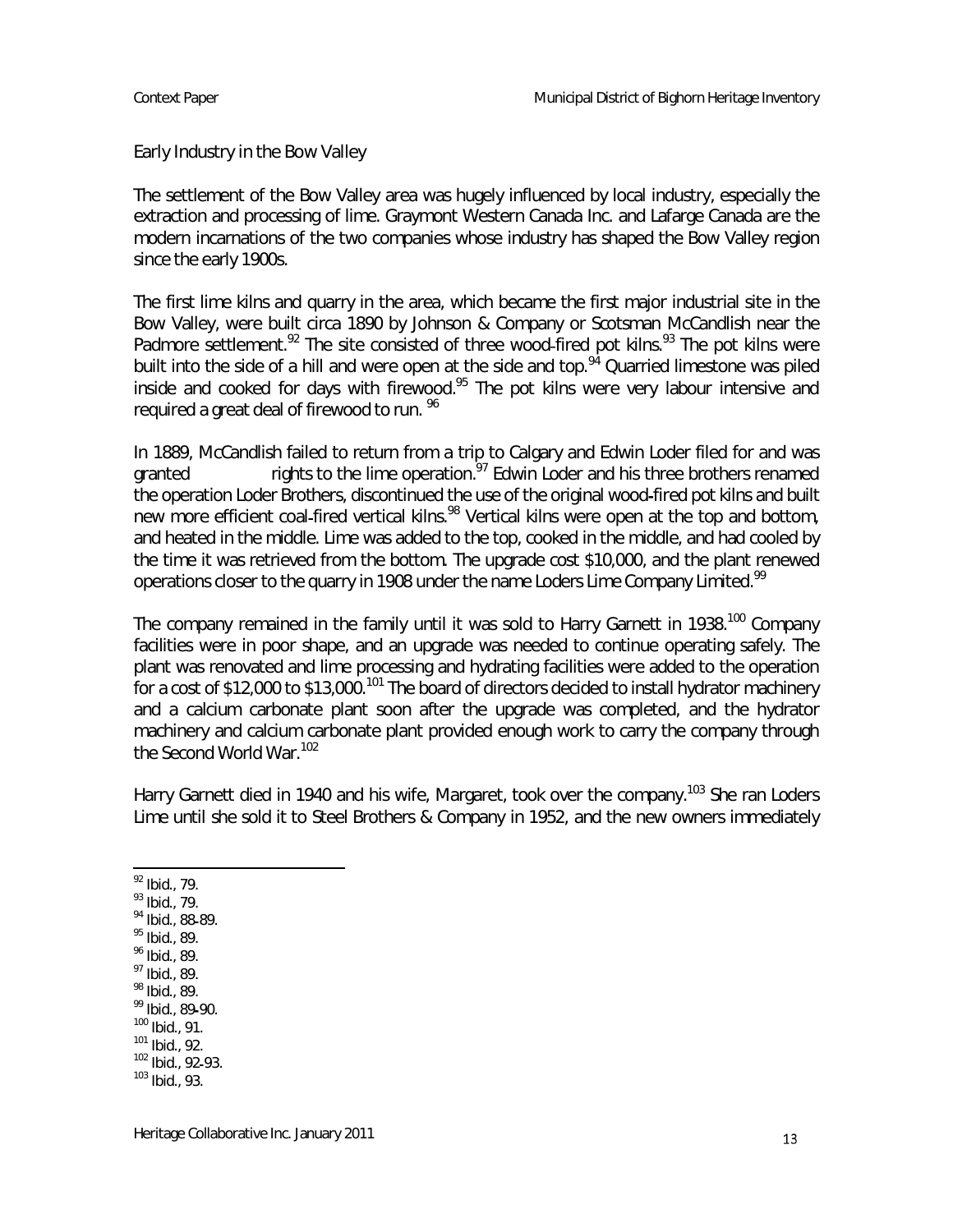began to upgrade the operation.<sup>104</sup> Fuel for the kilns was changed from coal to natural gas and the quarry was mechanized.<sup>105</sup> In 1967 the plant installed a gas-fired inclined rotary kiln.<sup>106</sup> An inclined rotary kiln is a long, slightly inclined cylindrical kiln that rotates along its central axis and is heated from its base.<sup>107</sup> Rotary kilns can process larger amounts of lime, and Steel earnings increased as a result.<sup>108</sup> A second gas-fired inclined rotary kiln began operating in 1972, and in 1979 Highway 1A was upgraded in response to the increase in industrial traffic generated by the plant.<sup>109</sup>

In 1988 the Steel Brothers sold the operation to Continental Lime.<sup>110</sup> A year later the lime plant was sold to Graymont Western Canada Inc.<sup>111</sup>

Robert Prim Butchart began operating at Gap Lake in the Bow Corridor before the turn of the twentieth century, and was instrumental in introducing Portland cement technology to the area.<sup>112</sup> The quarry was located uphill from the vertical kiln, so that carts filled with limestone could descend the 200 feet to the kiln on the valley floor. plant was small and used a vertical cement kiln, which became outdated in 1902 when American inventor Thomas Edison patented a new kiln process of inclined coal fired rotary kilns. With the vertical kiln process, the lime is fed into the top of vertical shaft kilns and heated to mid way down the shaft. Air is drawn up from the bottom of the shaft to cool the lime, and the burnt lime is retrieved from the bottom. The new inclined kilns were longer and able to process more lime, and improved energy efficiency and process control. The operation and vertical shaft kiln were unprofitable, so he sold the limestone plant to the Robinson family. The Robinsons continued to quarry and manufacture cement until 1907, when they were displaced by the cement plant at Exshaw. In 1952 the quarry was bought by Steel Brothers, whose operation became Graymont in 1989.<sup>113</sup> The Butchart vertical kiln was partially buried under gravel when the road to the quarry was built, and the slot quarry is being reclaimed.<sup>114</sup> Graymont continues to be a major employer and lime processer in the area.

The second major industrial site in the Bow Valley, located in what was to become the hamlet of Exshaw, was constructed by the Western Canada Cement and Coal Company in 1905 to take advantage of the high quality limestone and silica, alumina, and iron deposits needed to create Portland cement.<sup>115</sup> The seven-acre parcel of land for the future plant was cleared by

<sup>104</sup> Ibid., 93.

<sup>105</sup> Ibid., 93.

<sup>106</sup> Ibid., 94.

<sup>107</sup> Wikipedia, Rotary Kiln, http://en.wikipedia.org/wiki/Rotary\_kiln.

<sup>108</sup> Rob Alexander and Dene Cooper, Exshaw: Heart of the Valley, Manitoba: Exshaw Historical Society, 2005, pp. 93 94.

<sup>109</sup> Ibid., 94.

 $110$  Ibid., 94.

 $111$  Ibid., 94.

 $112$  Ibid., 103 - 107

<sup>113</sup> Ibid., 529

<sup>114</sup> Ibid., 107

<sup>115</sup> Ibid., 122.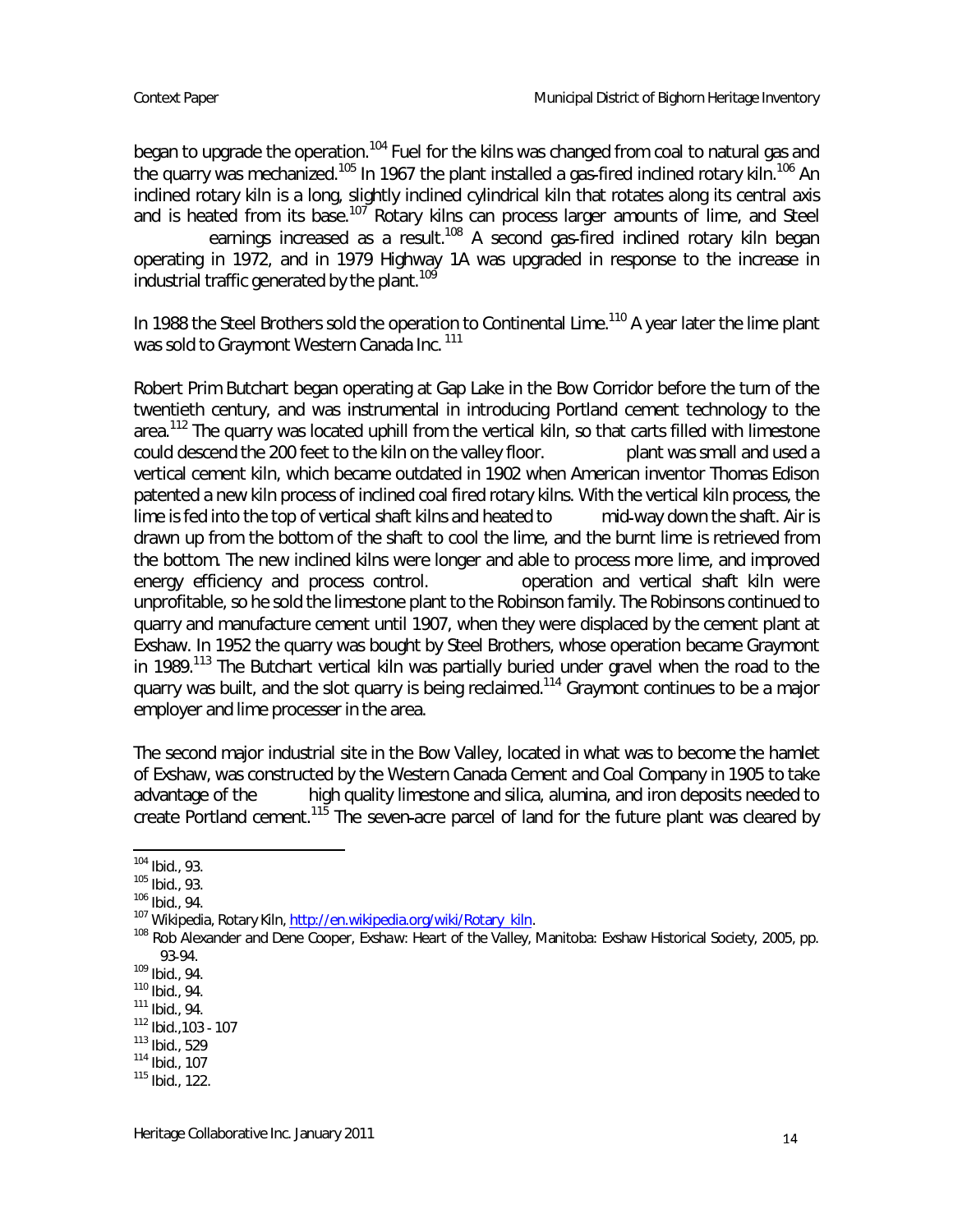hand, six custom-designed kilns were installed to process the lime, fifteen buildings were constructed to house plant machinery and as warehousing, and the final total for construction was \$1.5 million.<sup>116</sup> The new plant was hailed as a  $\sim$  addition to Portland cement industry, and was the largest cement plant in the Valley.<sup>117</sup>

The plant, however, opened a year behind schedule and was plagued by debt.<sup>118</sup> In 1911 the WCCCC sold the Exshaw plant to the Canada Cement Company for a paltry \$50,000, becoming the seventh of the newly formed plants in Canada.<sup>119</sup> The Canada Cement Company decided to modernize the Exshaw plant in 1912, and replaced three of the six kilns with kilns.<sup>120</sup> The remaining three kilns were shut down.<sup>121</sup> The First World War slowed the market for cement and production at the plant was reduced to a quarter of its capacity. The Great Depression further reduced the market and hampered the Exshaw ability to produce cement.<sup>122</sup>

Although the Second World War impacted the Exshaw ability to function at full capacity, the plant benefited greatly from post war economic boom. Between 1945 and 1947 two new kilns replaced the kilns; one was and the other was in length.<sup>123</sup> The Exshaw plant switched from a dry-process to a wet-process for cement production in 1951, and the new process was cleaner, easier, and more productive.<sup>124</sup> A new quarry and a third long kiln were added in the early 1950s, but the increase in activity caused the people of nearby Seebe to file a complaint because of the dust and smog produced by the plant.<sup>125</sup>

In 1970 the Canada Cement Company merged with Lafarge Canada, and in 1974 Lafarge expanded the plant into the Exshaw townsite and installed a fourth kiln that was length.<sup>126</sup> In 1979 a fifth kiln was added to the operation, and in 2002 the plant was converted from natural gas back to coal in response to rising fuel costs.<sup>127</sup>The Exshaw plant continues to be a major economic contributor in the Bow Valley and is currently the largest employer in the Bow Valley area.

Ranching

 Ibid., 123. Ibid., 123, 130. Ibid., 161. Ibid., 161. Ibid., 161. Ibid., 164. Ibid., 161 162. Ibid., 162. Ibid., 162. Ibid., 163. Ibid.,163, 164. Ibid., 164.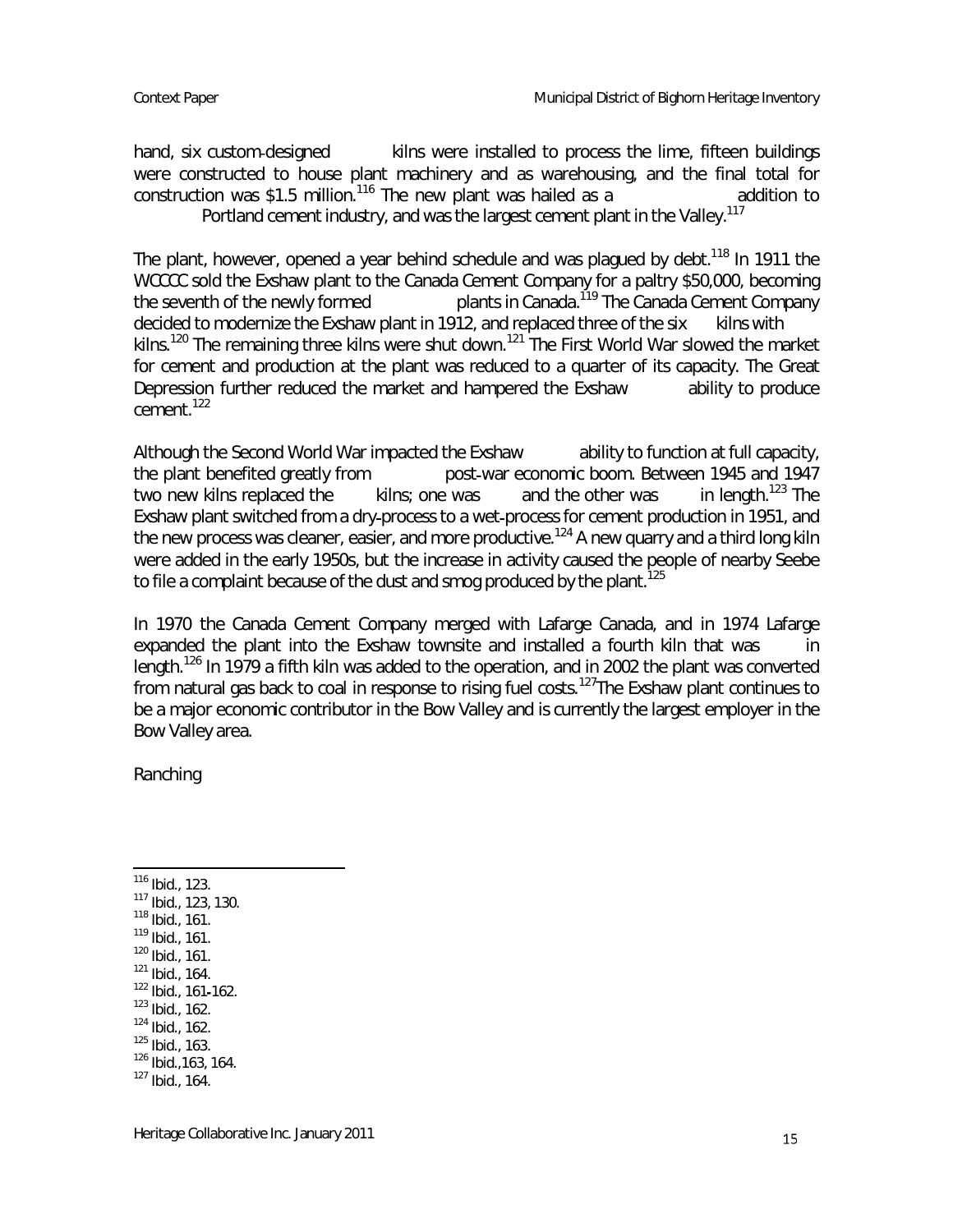Ranching began in the foothills of the Rocky Mountains in the early 1800s,<sup>128</sup> and initially was quite successful. The cattle market focused mostly on the live shipment of cattle to Great Britain, and cattle from the Bow Valley area were shipped to eastern Canada by rail.<sup>129</sup> Unfortunately, the unusually harsh winter of 1905-1906 killed thousands of heads of cattle,<sup>130</sup> and that combined with the growing popularity of homesteading, rising provincial land taxes, and a flood of Argentinean beef into the British market meant that ranching as an occupation diminished in popularity and many ranchers abandoned their operations in 1911 and 1912.<sup>131</sup>

The cattle industry recovered two years later due to improved provincial leasing tenures and<br>the addition of the United States as an export market.<sup>132</sup> the addition of the United States as an export market.<sup>132</sup> This rapid improvement in leasing, the availability of good pastures, and the ability of the CPR to transport western beef to eastern markets meant that the cattle industry survived its early mishaps to become a primary industry in the Bow Valley area.<sup>133</sup>

### The National Park

Rocky Mountains Park received National Park status in 1887, and was the first national park in Canada and the third designated national park in the world.<sup>134</sup> The discovery of mineral hot springs in 1883 prompted Sir John A. MacDonald to create a reserve area in 1885 in order to retain public ownership of the land and avoid losing the hot springs to private speculators.<sup>135</sup> It quickly became a tourist destination because of the spectacular landscape and the hot springs. The motorists coming into the park were registered by the Royal North West Mountain Police.<sup>136</sup> From 1904 until 1910 no cars were allowed in the park.<sup>137</sup>

The increasing popularity of car clubs and car touring meant that issuing passes to motor tourists began to interfere with policing duties. In 1916 a park gate was constructed on Loder

land in the present day Kananaskis Settlement, and park gate duty granted to Annie Staple, the wife of a park warden.<sup>138</sup> This first, temporary gate consisted of a tent and a table beneath a tree.<sup>139</sup> In 1917 a timber archway and a small office were constructed. When the

 $^{128}$  Ibid., 86.<br> $^{129}$  Cheryl Croucher, Bar U Ranch, Part Alberta Online Encyclopedia: Alberta Rural Life, http://www.abheritage.ca/pasttopresent/en/rural\_life/392\_BarU\_P1.html.

<sup>&</sup>lt;sup>130</sup> Rob Alexander and Dene Cooper, Exshaw: Heart of the Valley, Manitoba: Exshaw Historical Society, 2005, pp. 86.

<sup>&</sup>lt;sup>131</sup> Max Foran, "Mixed Blessings, The second 'Golden Age' of the Alberta Cattle Industry 1914-1920," Alberta Online Encyclopedia, http://www.abheritage.ca/pasttopresent/en/rural\_life/abhistory\_ranching.html.

 $132$  Ibid.

<sup>133</sup> Rob Alexander and Dene Cooper, Exshaw: Heart of the Valley, Manitoba: Exshaw Historical Society, 2005, pp. 86.

<sup>&</sup>lt;sup>134</sup> Parks Canada, Banff National Park, http://www.pc.gc.ca/eng/pn-np/ab/banff/index.aspx.

<sup>135</sup> Parks Canada, This Week in History, http://www.pc.gc.ca/apps/cseh twih/archives2\_E.asp?id=683

<sup>136</sup> Rob Alexander and Dene Cooper, Exshaw: Heart of the Valley, Manitoba: Exshaw Historical Society, 2005, pp. 174.

<sup>137</sup> Ibid., 174.

<sup>138</sup> Ibid., 175 176.

<sup>139</sup> Ibid., 175.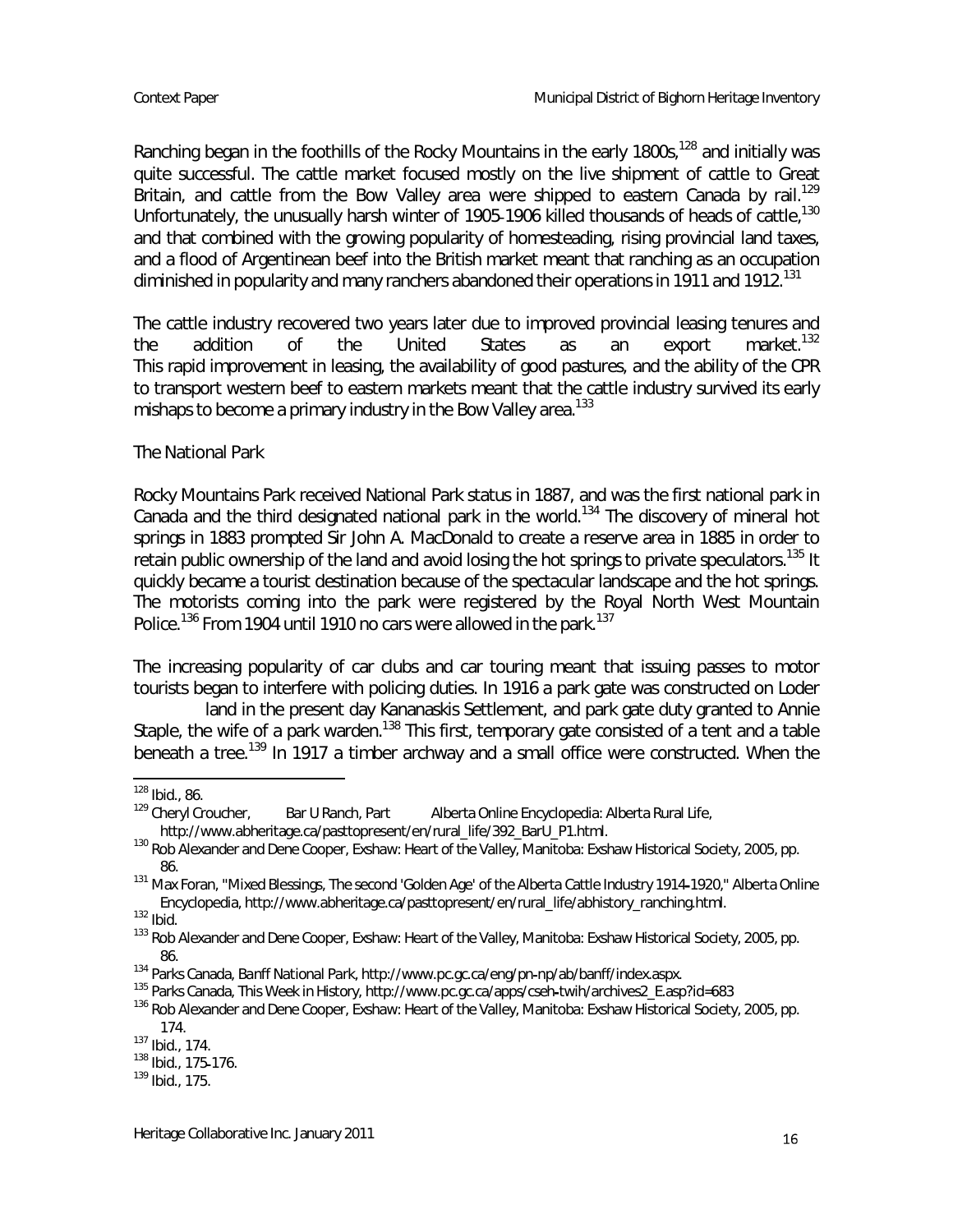park boundary was moved west in 1930, and renamed the Banff National Park, Annie Staple was transferred to other park gates for a short period of time before returning to the new Banff park gate location in 1931.

Forestry and Forest Fire Prevention

Forestry was and continues to be a major industry in the Bow Valley. One of the first mills in the Bow Valley area was operated by Colonel James Walker, a retired North West Mounted Police officer who helped lead the NWMP in their 1874 trek along the Canadian border from Ottawa to the lawless west.<sup>140</sup> Walker bought a sawmill from the Cochrane Ranch and relocated it near the original Kananaskis Settlement when the CPR arrived in the Bow Valley in 1883.<sup>141</sup> By 1884

mill had processed two million board feet, and Walker began selling timber to the CPR for railway ties and timber.<sup>142</sup> When the CPR finished the railroad in 1886, demand for timber by the CPR decreased and Walker moved his mill, the Bow River Lumber Company, onto his homestead near the confluence of the Elbow and Bow rivers in order to take advantage of the building boom in Calgary.<sup>143</sup>

The largest lumber company in the Bow Valley area was the Eau Claire Lumber Company. The Eau Claire Lumber Company was a joint endeavour by Ottawa lawyer Kutusoff Macfee, Isaac Kendal Kerr of the North West Lumber Company, and William Cameron and Dan Donnellan from Eau Claire, Wisconsin.<sup>144</sup> Eau Claire, Wisconsin, was a major lumber producer in the United States, but deforestation meant that by the 1800s the industry was looking elsewhere for new opportunities.<sup>145</sup> By 1884 the Eau Claire and Bow River Lumber Company obtained titles to ten lumber berths with a total area of approximately 1238 square kilometres.<sup>146</sup> The Eau Claire Lumber main market was the construction industry in the Calgary area,<sup>147</sup> but they also supplied wood for cabins and other buildings in the Ghost Valley area, including the Patterson Cabin built by Guy Gibson in the early 1930s. The Eau Claire Lumber Company used the Ghost River to transport logs to the mill. Raymond Patterson selected logs for his cabin as they floated downstream to the mill.<sup>148</sup>

http://www.abheritage.ca/abresources/history/history\_case\_forest\_bow.html.<br><sup>145</sup> Kelly Buziak. **http://www.abheritage.ca/abresources/history/history\_case\_forest\_bow.html** in the Woods: Aspects of the Lumber Business in Alberta to Alberta Online

Encyclopedia: Early Industry: Case Studies: Eau Claire,

http://www.abheritage.ca/abresources/history/history\_case\_forest\_bow\_eau.html.

<sup>140</sup> Ibid., 81.

<sup>141</sup> Ibid., 83.

<sup>142</sup> Ibid., 83.

 $^{143}$  Ibid., 83<br> $^{144}$  Kelly Buziak, in the Woods: Aspects of the Lumber Business in Alberta to Alberta Online Encyclopedia: Early Industry: Case Studies: Bow Valley Beginnings,

 $146$  Ibid.

<sup>147</sup> Ibid.<br><sup>148</sup> Cochrane and Area Historical Society Hill Country Cochrane and Area Calgary: D.W. Friesen & Sons Ltd, 1977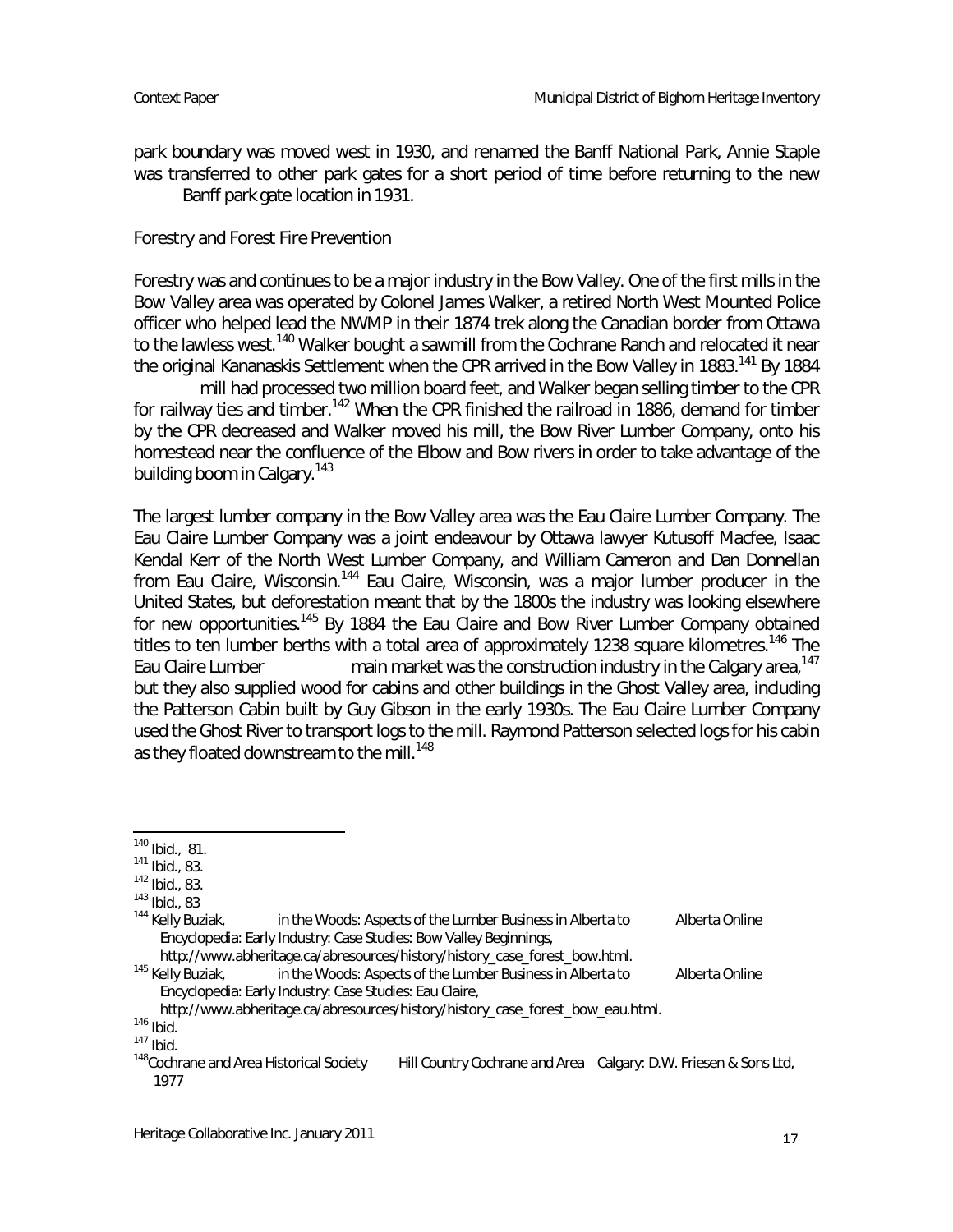Logging in the area was in decline after the Second World War, partially because Banff National Park began to limit logging within its borders and the federal government imposed harvesting regulations protecting trees with a diameter of less than eight inches (20 centimetres).<sup>149</sup> The Eau Claire Lumber Company remained in business in the Bow Valley area until 1956, when the company dissolved.<sup>150</sup>

Forest fire management is a vital aspect of the forestry industry. Forestry management in western Canada began in 1882 when a Crown timber agent and a forest ranger were stationed in Edmonton.<sup>151</sup> A second forest ranger was stationed in Calgary.<sup>152</sup> In 1919 Great burned 2.8 million hectares in Saskatchewan and south eastern Alberta,<sup>153</sup> and the devastation it caused made the need for better fire detection, faster communication, and improved access to fire areas apparent.<sup>154</sup> Two years later, in 1921, the first fire control plan was developed for

forests and the first fire lookout cabin was constructed.<sup>155</sup> The Black Rock Mountain fire lookout was constructed in 1928.<sup>156</sup> The Black Rock Mountain fire lookout was replaced by the Mockingbird lookout in 1950, and forestry management and forest fire prevention continues to protect, conserve and manage the forests of the Bow Valley and area.<sup>157</sup>

The Cold War and the Bow Valley

The Cold War began after the Second World War ended. The Soviet Union and its proxy states clashed with the Western powers, most notably the United States of America. Their political and ideological differences manifested in political conflict, economic competition, and military tension. The Cold War never became a true war, but its effects were felt world-wide.

The most obvious impact of the Cold War in the Bow Valley was the Rocky Mountain Vaults and Archives proposed vault storage area inside Mount McGillivray. A brochure distributed by the Rocky Mountain Vaults and Archives Ltd. stated that the archival system inside the mountain was to consist of vault rooms carved a minimum of into solid limestone, with steel doors, whitewashed walls, and fresh air piped in from the surface. The underground vault

<sup>154</sup> Alberta Sustainable Resource Development, Wildfire Management, Government of Alberta, http://www.assembly.ab.ca/lao/library/egovdocs/alsrd/2001/130912.pdf.

 $155$  Ibid.

<sup>156</sup> Mike Potter, Fire Lookout Hikes in the Canadian Rockies, Calgary: Luminous Compositions, 2008. pp. 88. <sup>157</sup> Ibid.

<sup>&</sup>lt;sup>149</sup> Kelly Buziak, in the Woods: Aspects of the Lumber Business in Alberta to Alberta Online Encyclopedia: Early Industry: Case Studies: Logging Declines,

http://www.abheritage.ca/abresources/history/history\_case\_forest\_bow\_decline.html.<br><sup>150</sup> Kellv Buziak, in the Woods: Aspects of the Lumber Business in Alberta to A in the Woods: Aspects of the Lumber Business in Alberta to Alberta Online Encyclopedia: Early Industry: Case Studies: Eau Claire,

http://www.abheritage.ca/abresources/history/history\_case\_forest\_bow\_eau.html.

<sup>&</sup>lt;sup>151</sup> Alberta Sustainable Resource Development, Wildfire Management, Government of Alberta, http://www.assembly.ab.ca/lao/library/egovdocs/alsrd/2001/130912.pdf.

<sup>&</sup>lt;sup>152</sup> Ibid.<br><sup>153</sup> Tobi McIntyre, Incendiary Past: Fires that have burned their way into Canadian Canadian Geographic Magazine, January 2003,

http://www.canadiangeographic.ca/magazine/ja03/indepth/timeline.asp.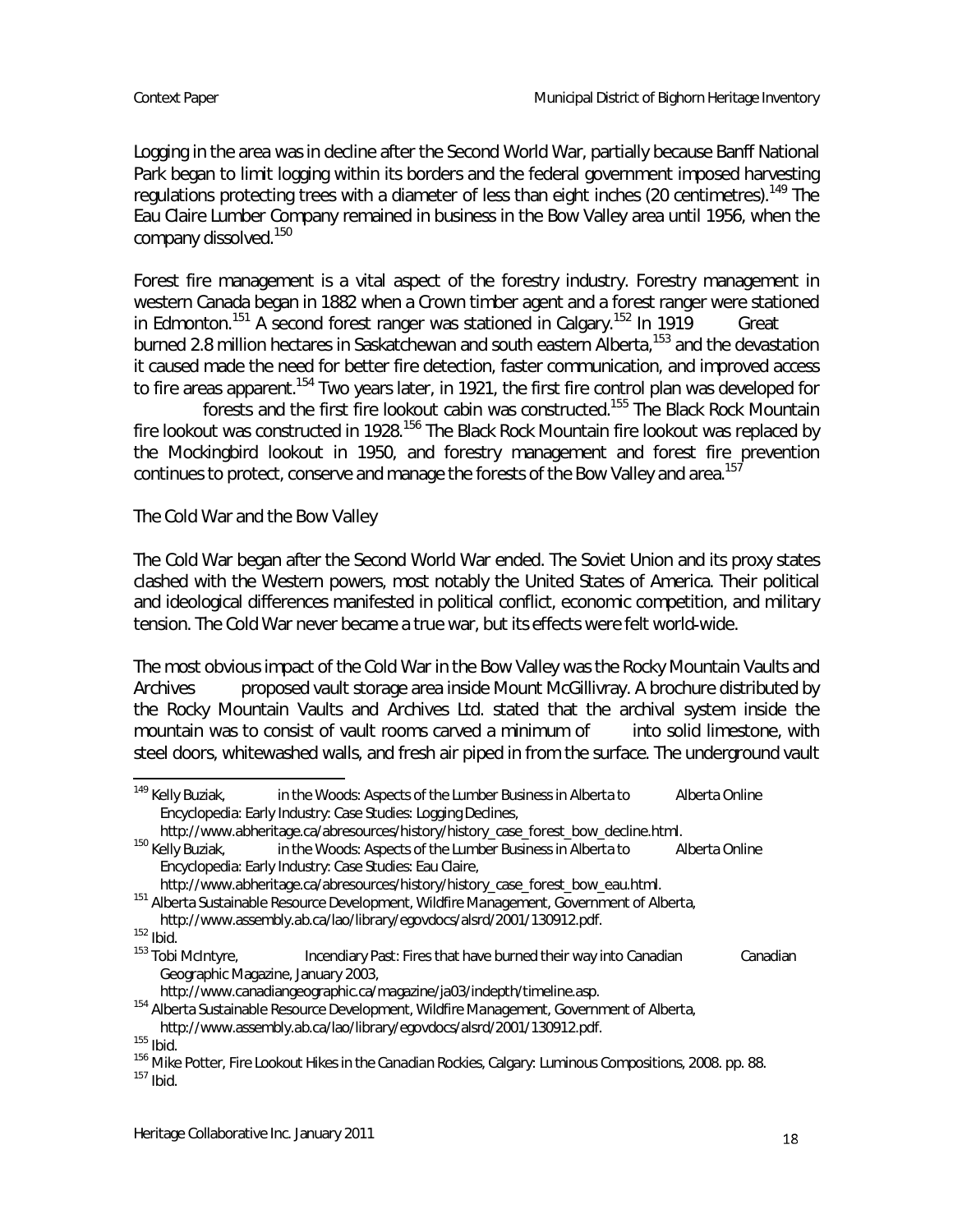system was designed to secure corporate and private documents and information against fire, flood, wind, insects, rodents, mildew, cave ins, theft, and hydrogen bombs.

Local reaction to this scheme was one of incredulity, as the Bow Valley was relatively untouched by the fear that characterized the Cold War in the United States.<sup>158</sup> The vaults were never completed, but the remaining tunnels are a testament to the North American anxiety and paranoia that defined the Cold War.

### The Lafarge Canada Exshaw Plant Expansion

The Lafarge Exshaw Plant expansion had a radical effect on the community of Exshaw. The expansion was announced in 1972 when residents were notified by letter that the cement plant was expanding onto the land then occupied by the town of Exshaw.<sup>159</sup> Plant Manager Tom Pierce visited every family affected by the expansion and explained that the plant had to expand or it would be closed.<sup>160</sup>

The expansion began in July of 1973 and was completed in two phases.<sup>161</sup> Forty-seven homes were affected by the expansion, ten of which were privately owned. The houses owned by the company were offered to their tenants for one dollar, and the owners of privately owned houses on company land were given a sum equalling half the appraised value of the house.<sup>162</sup> The home owners then moved the houses onto lease land not needed for the plant expansion or onto private lots within the community.<sup>163</sup> Other sites demolished as part of the expansion were the elementary school, the general store, the Protestant church, the Portland Hotel, the curling and skating rinks, and the entirety of Main Street, which was known as Portland Avenue, except for the St. Catholic Church.<sup>164</sup> The Portland Hotel was constructed in 1906 and had been the social hub of the community. It was located at the top of Portland Avenue and served as a community centre, restaurant and dance hall. At that time, the existing plant was also demolished and replaced, and a new 600 foot kiln was installed.<sup>165</sup>

The original configuration ceased to exist as a result of the expansion, but without the much needed modernization and upgrade, the Lafarge plant would have been unable to remain in business.<sup>166</sup> The plant is the economic foundation for the Bow Valley, and the 1970s expansion has ensured the community of continued survival.

<sup>&</sup>lt;sup>158</sup> Rob Alexander, Dark Secret: Your Friendly Neighbourhood Fall-out Highline Magazine, Winter 2009, http://www.highlineonline.ca/media/winter\_2009/exposure/dark\_secret.html

<sup>159</sup> Rob Alexander and Dene Cooper, Exshaw: Heart of the Valley, Manitoba: Exshaw Historical Society, 2005, pp. 532.

<sup>160</sup> Ibid., 533.

<sup>161</sup> Ibid., 532.

<sup>162</sup> Ibid., 533.

 $163$  Ibid., 533.

<sup>164</sup> Ibid., 532.

<sup>165</sup> Ibid., 532, 533.

<sup>166</sup> Ibid., 533.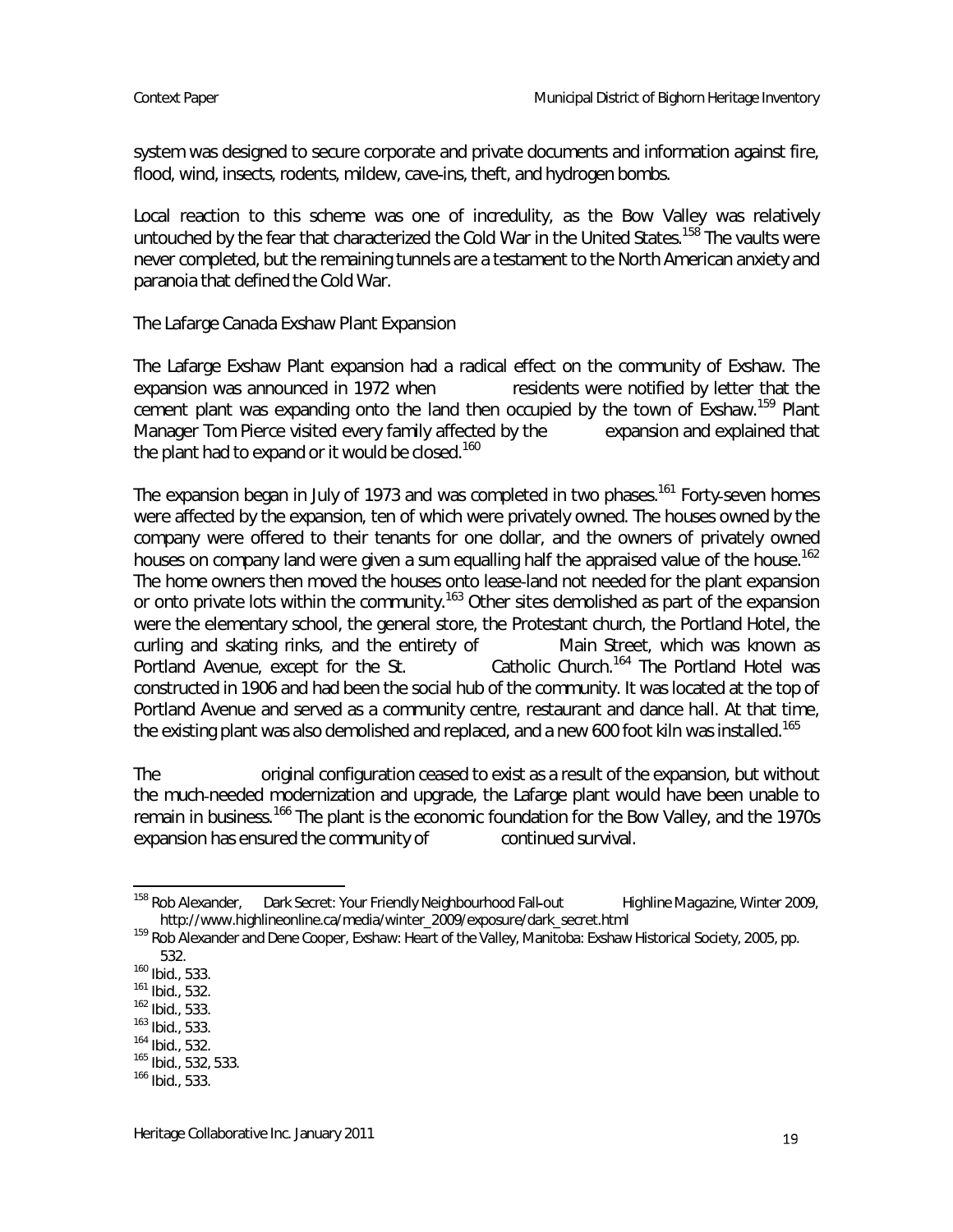Bibliography Adams, Jeff. Calgary Herald, August 19, 1995. Alberta Online Encyclopedia, Voices, http://www.abheritage.ca/eldersvoices/peoples/language\_nakoda.html Alberta Sustainable Resource Development, Wildfire Management, Government of Alberta, http://www.assembly.ab.ca/lao/library/egovdocs/alsrd/2001/130912.pdf. Alexander, Rob. Dark Secret: Your Friendly Neighbourhood Fall-out Highline Magazine, Winter 2009, http://www.highlineonline.ca/media/winter\_2009/exposure/dark\_secret.html Alexander, Rob and Dene Cooper. Exshaw: Heart of the Valley. Manitoba: Exshaw Historical Society, 2005. Bond, Courtney C.J. **of Canada: 1867** Published as The Canadian Surveyor 20, no. 5, 1966. Buziak, Kelly. in the Woods: Aspects of the Lumber Business in Alberta to Alberta Online Encyclopedia: Early Industry: Case Studies: Eau Claire, http://www.abheritage.ca/abresources/history/history\_case\_forest\_bow\_eau.html. Calgary Herald, "New Resort Town Opens This Year Near June, 1951. Cochrane and Area Historical Society Hill Country Cochrane and Calgary: D.W. Friesen & Sons Ltd, 1977. Croucher, Cheryl. Bar U Ranch, Part Alberta Online Encyclopedia: Alberta Rural Life, http://www.abheritage.ca/pasttopresent/en/rural\_life/392\_BarU\_P1.html. Foran, Max. "Mixed Blessings, The second 'Golden Age' of the Alberta Cattle Industry 1914 1920." Alberta Online Encyclopedia, http://www.abheritage.ca/pasttopresent/en/rural\_life/abhistory\_ranching.html. Government of Alberta, An Introduction to Alberta Land Titles, http://www.servicealberta.gov.ab.ca/pdf/ltmanual/LTO\_Booklet1.pdf. McIntyre, Tobi. Incendiary Past: Fires that have burned their way into Canadian Canadian Geographic, January 2003. http://www.canadiangeographic.ca/Magazine/ja03/indepth/timeline.asp. Parks Canada. Banff National Park. http://www.pc.gc.ca/eng/pn np/ab/banff/index.aspx.